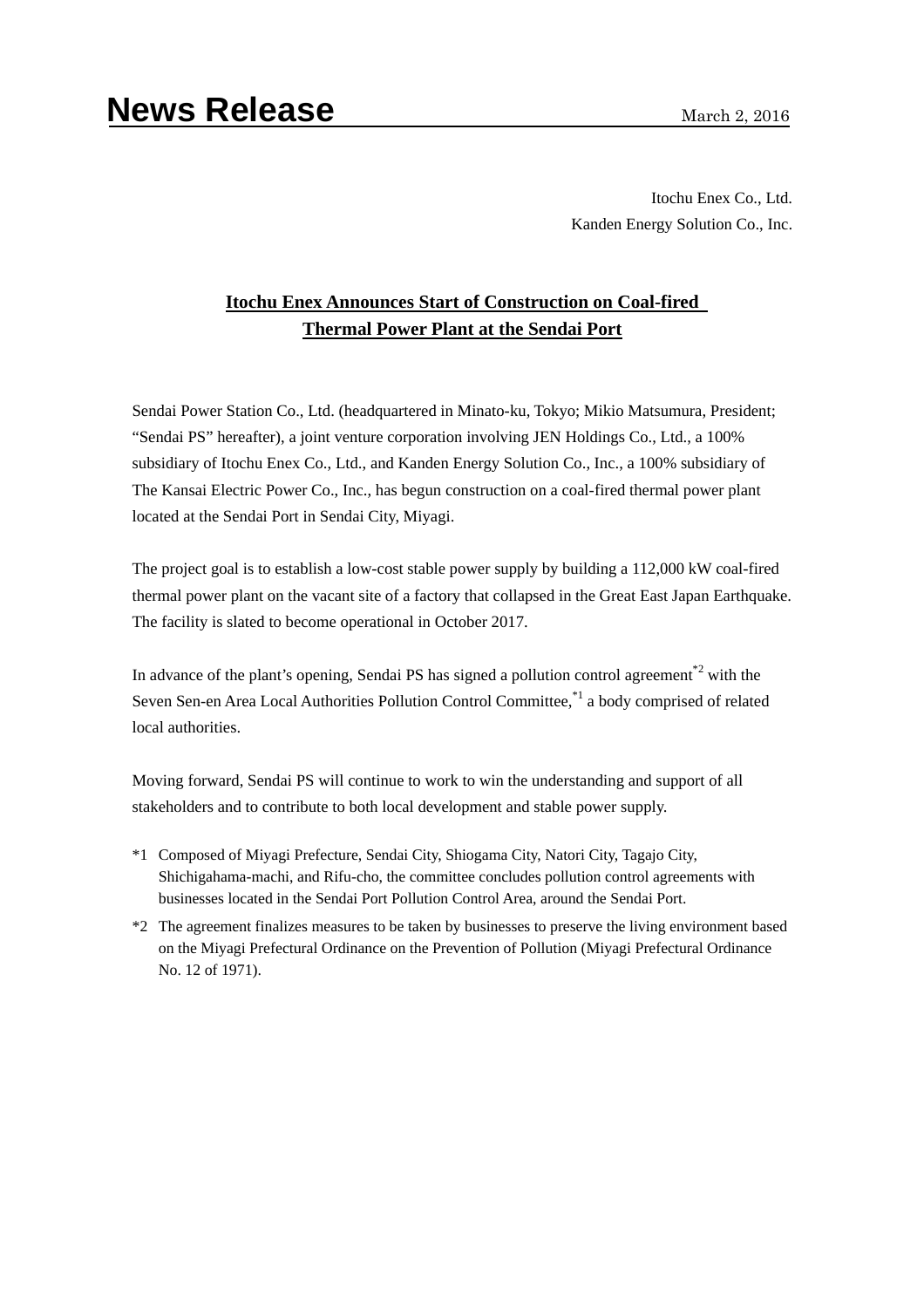# **Itochu Enex Group Initiatives to Reduce Environmental Burdens Imposed by Power Generation and Supply**

In its role as a power generation corporate entity, the group has set the following goals as critical societal imperatives: 1) providing stable power; 2) concern for the environment; and 3) harmonious coexistence with the local community.

## **1. Proactive Renewable Energy Initiatives**

Renewable energy sources such as wind and hydroelectric comprise approximately 29%, i.e., 52 MW of the group's total self-generated power of 182 MW.

We will continue to strive to achieve a balanced power generation profile that accounts for economic efficiency and environmental and local issues.



### **2. Reducing CO2 Emissions Through Power and Steam Cogeneration**

The group seeks to generate thermal electric power through highly efficient cogeneration system operation, making use of both electricity and steam arising from the power generation process. This increases overall heat efficiency and reduces the amount of excess  $CO<sub>2</sub>$ , thereby reducing environmental impact. The Ministry of Economy, Trade and Industry has established a Thermal Power Generation Review Working Group<sup>\*1</sup> that considers how to make thermal power generation more efficient. This group is currently discussing benchmark values<sup>\*2</sup> for thermal power generation efficiency. The group is committed to continuing to work to save energy to meet these targets.